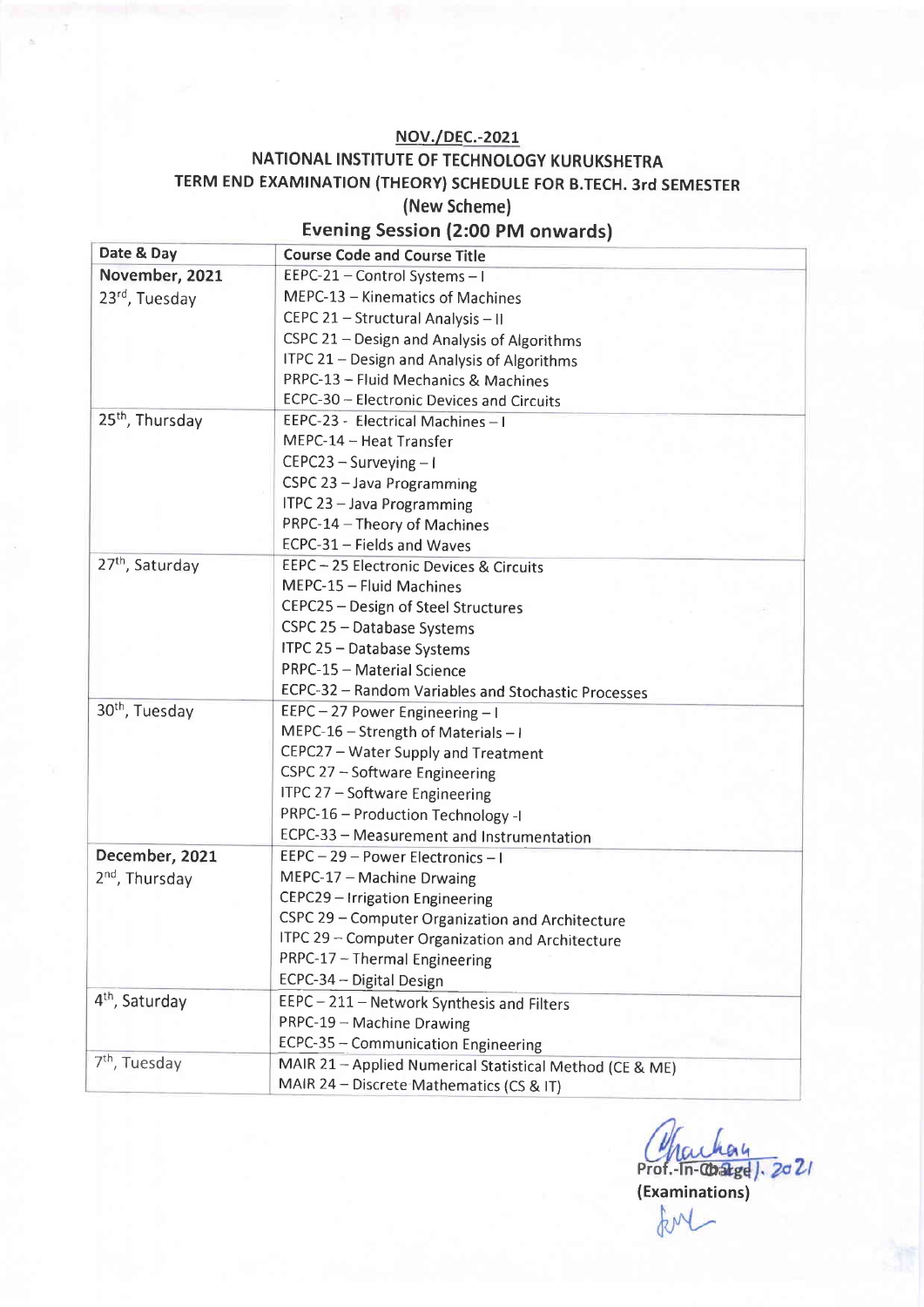#### **NOV./DEC.-2021**

### NATIONAL INSTITUTE OF TECHNOLOGY KURUKSHETRA TERM END EXAMINATION (THEORY) SCHEDULE FOR B.TECH. 5th SEMESTER

#### (New Scheme)

### **Evening Session (2.00 PM onwards)**

| Date & Day                  | <b>Course Code and Course Title</b>                            |
|-----------------------------|----------------------------------------------------------------|
| November, 2021              | EEPC 31 - Power Engineering-III                                |
| 24th, Wednesday             | MEPC 22 - Production Technology-II                             |
|                             | CEPC 31 - Design of Concrete Structures-II                     |
|                             | CSPC 31 - Advanced Data Structures and Algorithms              |
|                             | ITPC 31 - Mobile Application Development                       |
|                             | PRPC 22 - Production Technology-III                            |
|                             | ECPC 50 - Information Theory and Coding                        |
| 26 <sup>th</sup> , Friday   | EEPC 33 - Microprocessor and Microcontrollers                  |
|                             | MEPC23 - Machine Design-II                                     |
|                             | CEPC 33 - Geo Technology-I                                     |
|                             | $CSPC$ 33 – Soft Computing                                     |
|                             | ITPC 33 - Web Technologies                                     |
|                             | PRPC 23 - Production, Planning & Control                       |
|                             | ECPC 51 - Antenna and Wave Propagation                         |
| 29 <sup>th</sup> , Monday   | EEPC 35 - Control Systmes - II                                 |
|                             | MEPC24 - Material Scinece                                      |
|                             | CEPC 35 - Hydrology & Water Resources Engineering              |
|                             | CSPC 35 - Software Development using UML and Agile Methodology |
|                             | ITPC 35 - Software Development Using UML and Agile Methodology |
|                             | PRPC 24 - Metrology                                            |
|                             | ECPC 52 - Digital Signal Processing                            |
| December, 2021              | EEPC 37 - Special Machines & Drives                            |
| 1 <sup>st</sup> , Wednesday | MEPC 25 - Internal Combustion Engines and Gas Turbines         |
|                             | CEPC 37 - Sewerage & Sewage Treatment                          |
|                             | CSPE 77 - Image Processing (Elective-IV)                       |
|                             | ITPE 77 - Data Mining and Data Warehousing (Elective-IV)       |
|                             | ITPC 37 - Automata Theory                                      |
|                             | PRPC 25 - Machine Design                                       |
|                             | ECPC 53 - Digital Communication                                |
| 3rd, Friday                 | EEPE 31A - Power System Restructuring                          |
|                             | EEPE 31B - High Voltage Engineering                            |
|                             | MEPE 16 - Industrial Engineering                               |
|                             | CEPC 39 - Transportation Enigneering-II                        |
|                             | CSPE 31 - Software Verification and Validation (Elective-III)  |
|                             | ITPE 35 - Information Security (Elective-III)                  |
|                             | PRPE 20 - Renewable Energy Systems                             |
|                             | ECPE 50 - Data Structures                                      |
| 6 <sup>th</sup> , Monday    | MEPE 17 - Tribology                                            |
|                             | CSPC 37 - Automata Theory                                      |
|                             | PRPE 21 - Heat Transfer                                        |
|                             | ECPE 51 - Computer Networks                                    |
|                             | EEPE 33A - Power Quality                                       |
|                             | EEPE33B - Distributed Generation                               |

Prof.-Inscription 2021

tome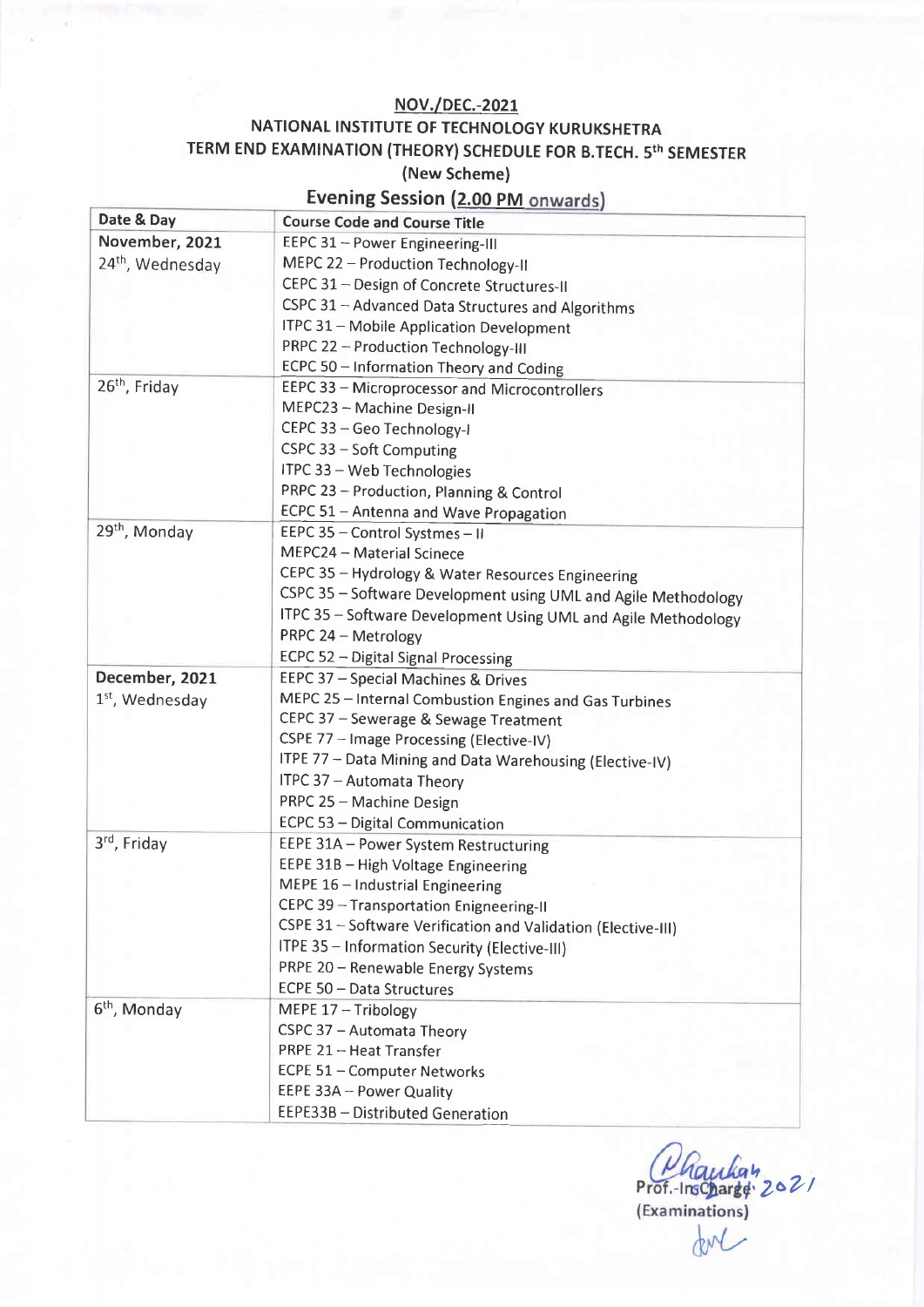#### NOV./pEC.-202L NATIONAL INSTITUTE OF TECHNOLOGY KURUKSHETRA TERM END EXAMINATION (THEORY) SCHEDULE FOR B.TECH. 7th SEMESTER (New Scheme) Morning Session (10:00 AM onwards)

| Date & Day                  | <b>Course Code and Course Title</b>                       |
|-----------------------------|-----------------------------------------------------------|
| November, 2021              | CEPC 41 - Bridge Engineering                              |
| 23rd, Tuesday               | EEPC 41 - Reliability Engineering                         |
|                             | CSPC 43 - Distributed Computing                           |
|                             | ITPC 41 - Machine Learning                                |
|                             | ECPC 70 - Microwave Theory and Devices                    |
|                             | MEPC 26 - Refrigeration & Air Conditioning                |
|                             | PRPC 26 - Non-conventional Manufacturing Processes        |
| 25 <sup>th</sup> , Thursday | CEPC 43 - Railway & Airport Engineering                   |
|                             | EEPC 43 - Advanced Power Electronics and Drives           |
|                             | CSPC 41 - Machine Learning                                |
|                             | ITPC 43 - Human Computer Interaction                      |
|                             | ECPC 71 - Microelectronics & VLSI Design                  |
|                             | MEPC 27 - Quality Control and Reliability                 |
|                             | PRPC 27 - Tool Engineering                                |
| 27 <sup>th</sup> , Saturday | CEPC 45 - Geotechnology - II                              |
|                             | EEPC 45 - Industrial Control                              |
|                             | CSPC 45 - Information Security                            |
|                             | ITPC 45 - Advanced Data Structures and Algorithms         |
|                             | ECPC 72 - Wireless and Mobile Communication               |
|                             | MEPC 28 - Mechanical Vibrations                           |
|                             | PRPC 28 - Work Study & Ergonomics                         |
| 30 <sup>th</sup> , Tuesday  | HSIR 13 - Professional Ethics & IPR (EC, ME, PR)          |
|                             | HSIR 14 - Business Management (CE, CS, EE, IT)            |
| December, 2021              | CEPC 47 - Construction Management, Estimating and Costing |
| 2 <sup>nd</sup> , Thursday  | CSPE 41 - Cloud and Grid Computing (PE-V)                 |
|                             | ITPE 45 - Compiler Design (PE-V)                          |
|                             | ECPE 71 - Digital Image Processing (PE)                   |
|                             | ECPE 79 - Digital IC Design (PE)                          |
|                             | EEPE 41A - EHV AC and DC Transmission                     |
|                             | EEPE 41C - Robotics                                       |
|                             | EEPE 41D - Signal Processing                              |
|                             | MEPE 25 - Thermal Power Engineering (PE/OE)               |
|                             | PRPE 24 - Supply Chain Management & Logistics (PE/OE)     |

Contd. ....

for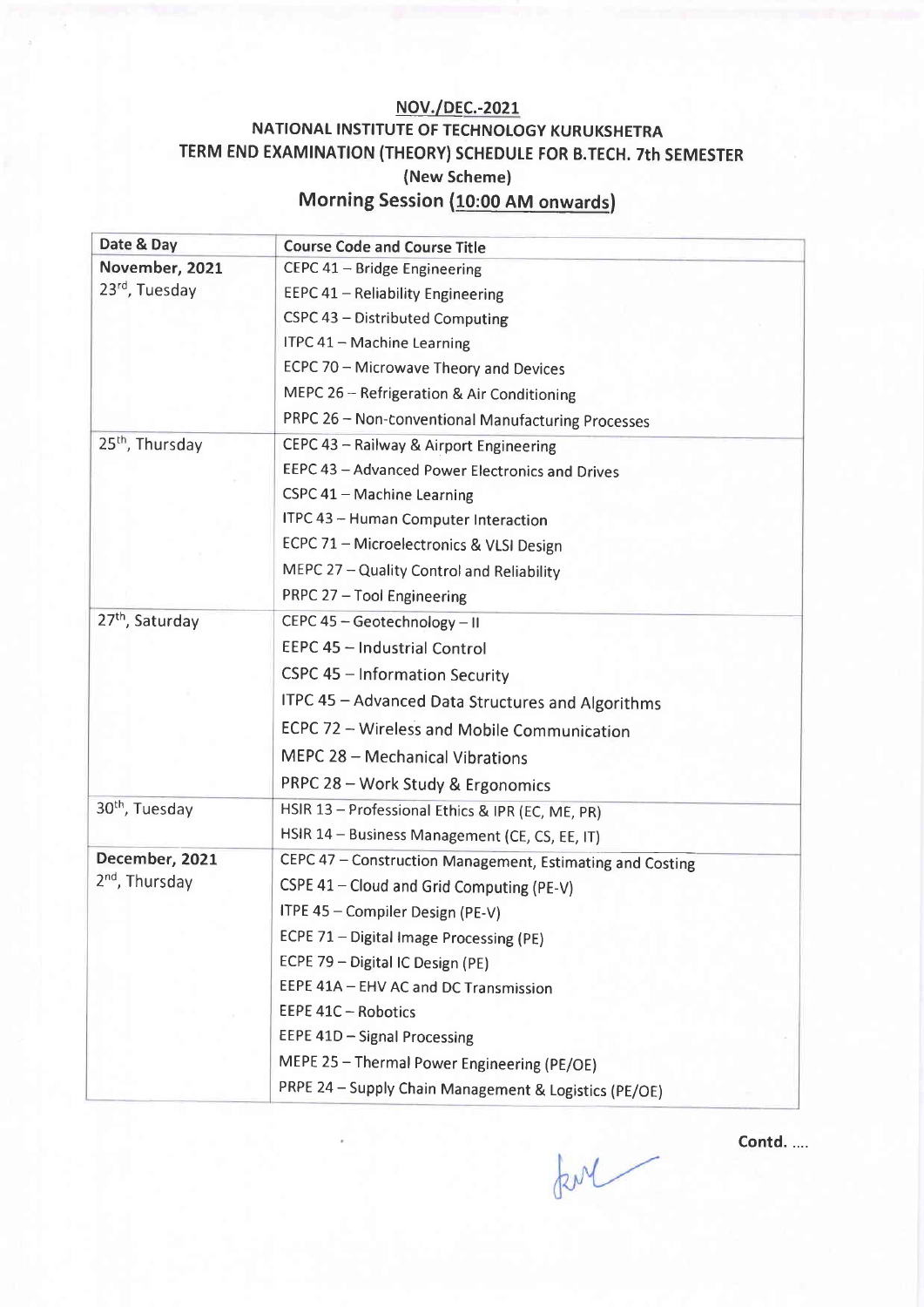| 4 <sup>th</sup> , Saturday | PHOE 13 - Physics of Energy Harvesting Technologies (OE) |
|----------------------------|----------------------------------------------------------|
|                            | PHOE 15 - Nanoscience and Technology (OE)                |
|                            | CHOE 12 - Metals and Alloys (OE)                         |
|                            | CEOE 17 - Draught and Flood (OE)                         |
|                            | CSOE 41 - Operating Systems (OE)                         |
|                            | ITOE 41 - Operating Systems (OE)                         |
|                            | MEPE 28 - Product Design and Development (PE/OE)         |
|                            | PRPE 32 - Entrepreneurship (PE/OE)                       |
|                            | ECOE 70 - Cellular Mobile Communication (OE)             |
|                            | ECOE 71 - Introduction to Communication Engineering (OE) |
|                            | ECOE 72 - VHDL (OE)                                      |
|                            | EEPE 43A - Energy Management                             |
|                            | EEPE 43D - Analysis of Wind and Solar Systems            |

Prot.-In-chargez. 11.2021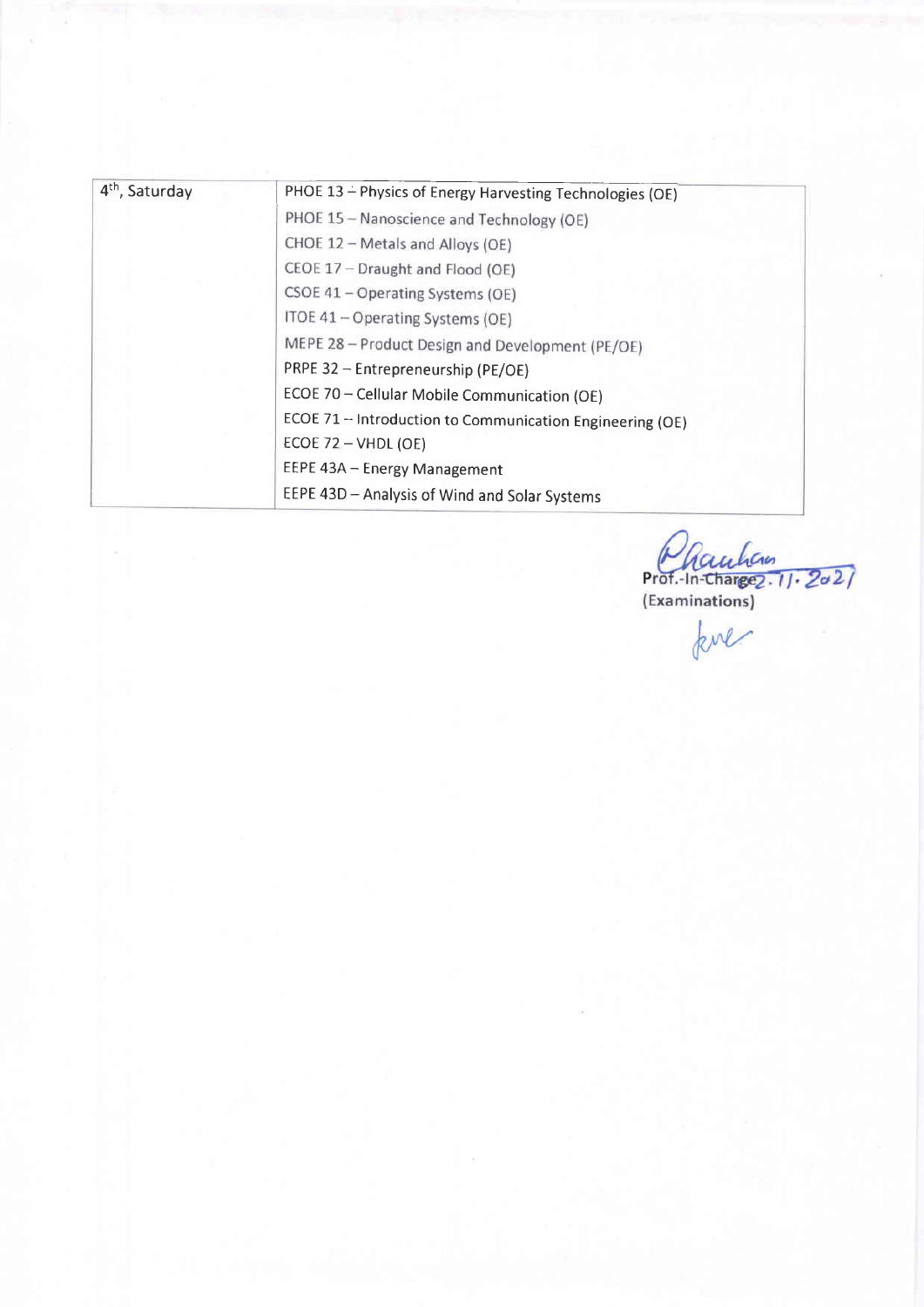### NOV./DEC.-2021<br>NATIONAL INSTITUTE OF TECHNOLOGY KURUKSHETRA RE-APPEAR EXAMINATIONS OF ALL SUBJECTS (THEORY) (New Scheme) Morning Session (10:00 AM onwards)

## B.TECH. 2<sup>nd</sup>, 4<sup>th</sup>, 6<sup>th</sup> and 8<sup>th</sup> semester (EXCEPT COMMON SUBJECTS) (THEORY)

| Date & Day                      | Course No.<br>Subject/Paper                                                |
|---------------------------------|----------------------------------------------------------------------------|
| 8 <sup>th</sup> December, 2021  | Regarding Dates and Morning/Evening slots to be decided by the Departments |
| to                              | at their own level.                                                        |
| 24 <sup>th</sup> December, 2021 |                                                                            |

## B.TECH. 2<sup>nd</sup> SEMESTER COMMON SUBJECTS (THEORY)

| Date & Day                                    | Course No.<br><b>Subject/Paper</b>                                 |
|-----------------------------------------------|--------------------------------------------------------------------|
| December, 2021<br>8 <sup>th</sup> , Wednesday | MAIR 12 - Integral Calculus and Difference Equations (CE, EE & ME) |
| 10 <sup>th</sup> , Friday                     | CHIR 12 - Chemistry (CE, ME)<br>CHIR 13 - Chemistry (EE)           |
| 13 <sup>th</sup> , Monday                     | PHIR 12 - Physics-II (CE, ME)<br>PHIR 13 - Physics-II (EE)         |
| 15 <sup>th</sup> , Wednesday                  | HSIR 11 - Communication Skills in English (EE, CE, ME)             |

## B.TECH.4th SEMESTER COMMON SUBJECTS (THEORY)

| Date & Day                                   | Course No. - Subject/Paper                                          |
|----------------------------------------------|---------------------------------------------------------------------|
| December, 2021<br>9 <sup>th</sup> , Thursday | MAIR-21 - Applied Numerical and Statistical Methods (PR)            |
|                                              | MAIR-22 – Applied Linear Algebra (EE)                               |
|                                              | MAIR-23 - Complex Analysis and Partial Differential Equations (ECE) |

Lan [,  $-2021$ Prof .- In-Charge

(Examinations)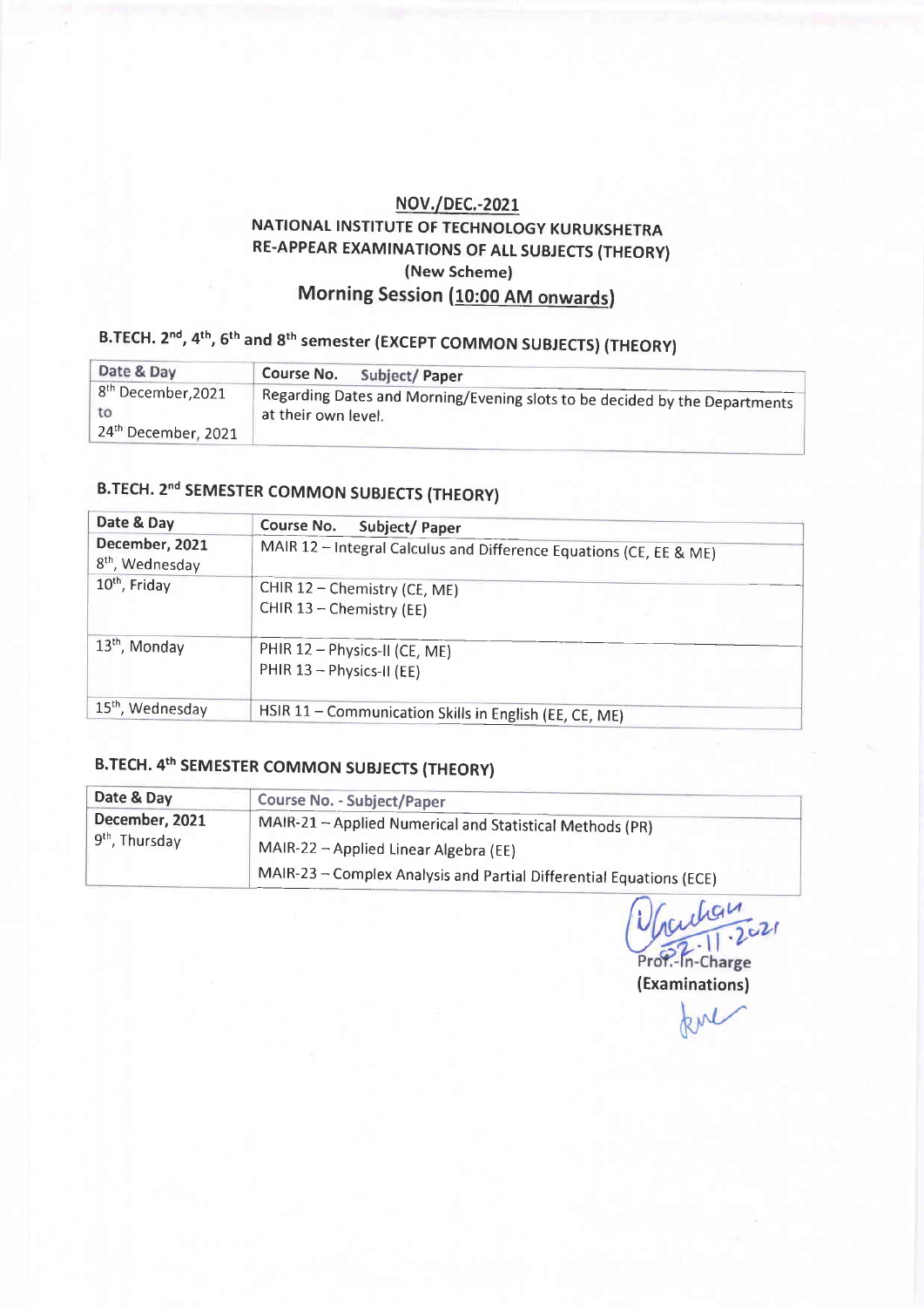#### NOV./pEC.-2021

#### NATIONAL INSTITUTE OF TECHNOLOGY KURUKSHETRA RE-APPEAR EXAMINATIONS OF ALL SUBJECTS (THEORY) (Old Scheme for the students of 201G & prior batches)

# B.TECH. AII SEMESTERS (ODD & EVEN) (EXCEPT COMMON SUBJECTS) (THEORY)

| Date & Day                                                   | Course No.<br>Subject/Paper                                                                       |
|--------------------------------------------------------------|---------------------------------------------------------------------------------------------------|
| 23rd November, 2021<br>to<br>24 <sup>th</sup> December, 2021 | Regarding Dates and Morning/Evening slots to be decided by the Departments<br>at their own level. |

# B.TECH. 2<sup>nd</sup> SEMESTER (COMMON SUBJECTS) (THEORY)

| Date & Day                      | Course No.<br>Subject/Paper                                                           |
|---------------------------------|---------------------------------------------------------------------------------------|
| November, 2021<br>23rd, Tuesday | MAT-106T/104 - Mathematics-II (Prior to July, 2017)                                   |
| 25 <sup>th</sup> , Thursday     | CHY-102T - Chemistry-II<br>CHT-106 - Chemistry-II (Old Scheme (Prior to 2012 batches) |
| 27 <sup>th</sup> , Saturday     | PHY121T - Physics-II<br>PHT-106 - Physics-II (2k2/2K3 Scheme)                         |
| 29 <sup>th</sup> , Monday       | HUT-107 - Communication Skills in English<br>HUT-109 - Engineering Economics          |

### B.TECH. 4th SEMESTER (COMMON SUBJECTS) (THEORY)

| Date & Day                                    | Course No. - Subject/Paper                                                                                                                                                                 |
|-----------------------------------------------|--------------------------------------------------------------------------------------------------------------------------------------------------------------------------------------------|
| December, 2021<br>1 <sup>st</sup> , Wednesday | MAT203T/204T/201/202 - Mathematics-III (CS, EC) (Effective from<br>July2012/Prior to July 2012)<br>MAT-208T/206/301 - Mathematics-IV (IT) (Effective from July 2012/Prior to<br>July 2012) |
| 3rd, Friday                                   | HUT-211 - Organizational Behaviour (Mech., Civil, EE, PR & IEM)                                                                                                                            |

### B.TECH. 5th SEMESTER (COMMON SUBJECTS) (THEORY)

| Date & Day                         | Course No. - Subject/ Paper                              |
|------------------------------------|----------------------------------------------------------|
| December, 2021<br>$4th$ , Saturday | HUT-311 – Business Management (Mech., ECE, IT, PR & IEM) |

ful

Contd.....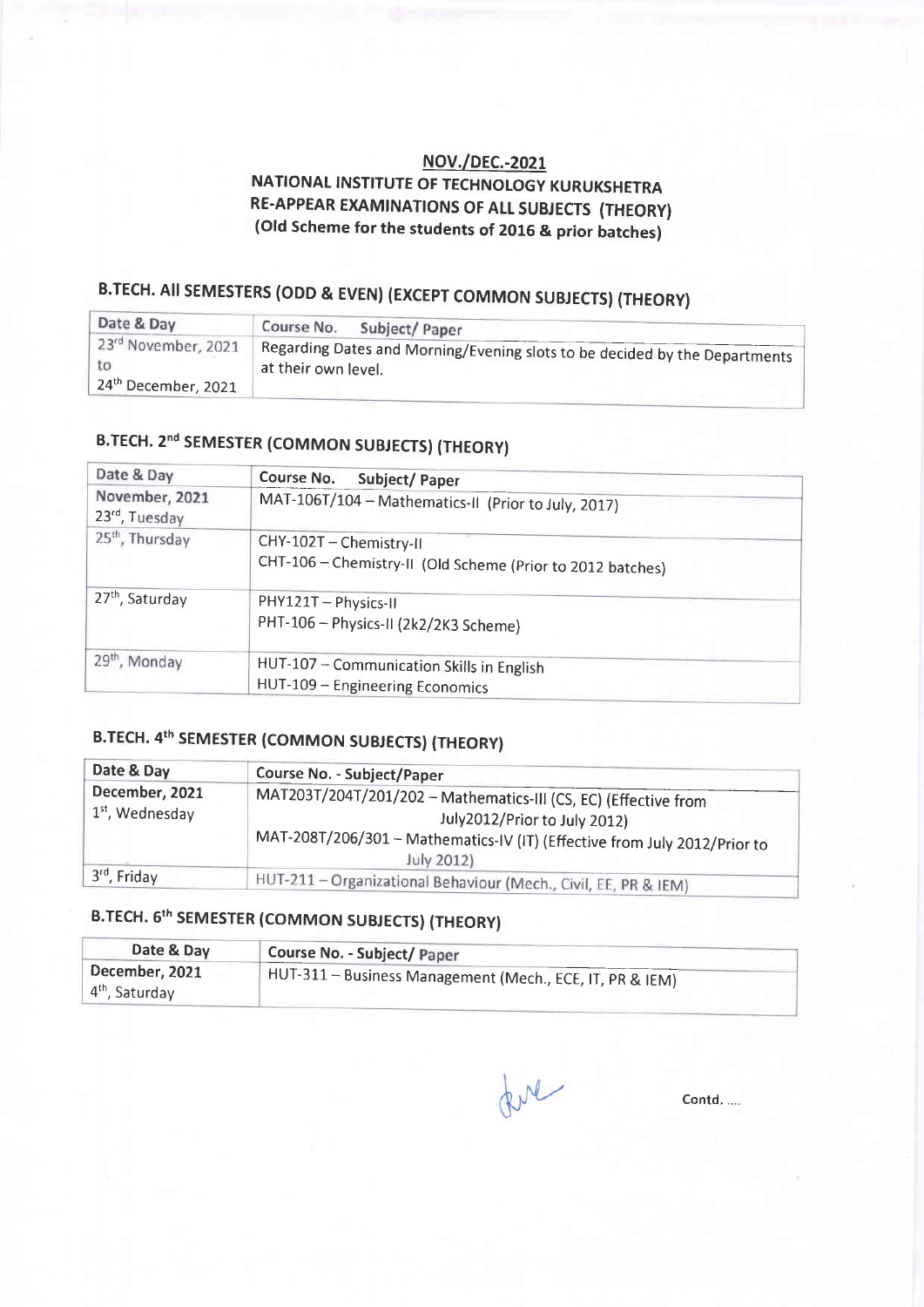#### **NOV./DEC.-2021** NATIONAL INSTITUTE OF TECHNOLOGY KURUKSHETRA RE-APPEAR EXAMINATIONS OF ALL SUBJECTS (THEORY) (Old Scheme for the students of 2016 & prior batches)

# B.TECH. 7th SEMESTER (COMMON SUBJECTS) (THEORY)

| Date & Day                                 | Code - Subject                                                                                                                                                                                                                                                                                                                                                                   |
|--------------------------------------------|----------------------------------------------------------------------------------------------------------------------------------------------------------------------------------------------------------------------------------------------------------------------------------------------------------------------------------------------------------------------------------|
| December, 2021<br>6 <sup>th</sup> , Monday | PHY471T - Laser<br>PHY472T - Ultrasonics<br>CET-419 - Hydro Electric Power Development<br>CET-421 - Concrete Technology<br>CET-425 - Machine Foundation<br>MAT469T - Advanced Mathematics-I                                                                                                                                                                                      |
|                                            | CHY471T - Green Chemistry<br>ECT-433 - Radio and TV Engineering<br>COT-471 - Fundamental of Software Engineering<br>MET-429 - Renewable Energy Resources<br>MET-431 - Industrial Engineering & Organization<br>MET-445 - Entrepreneurship<br>ET-461 - Non Conventional Energy Sources<br>ET-465 - Fault Tolerance & Reliability Engineering<br>ET-467 - Illumination Engineering |

# B.TECH. 8th SEMESTER (COMMON SUBJECTS) (THEORY)

| Date & Day                                  | Code - Subject                                    |
|---------------------------------------------|---------------------------------------------------|
| December, 2021<br>7 <sup>th</sup> , Tuesday | <b>ENV</b> - Environmental Studies (All Branches) |

 $194$ <br>11.2021 Prof.-In-Charge (Examinations)